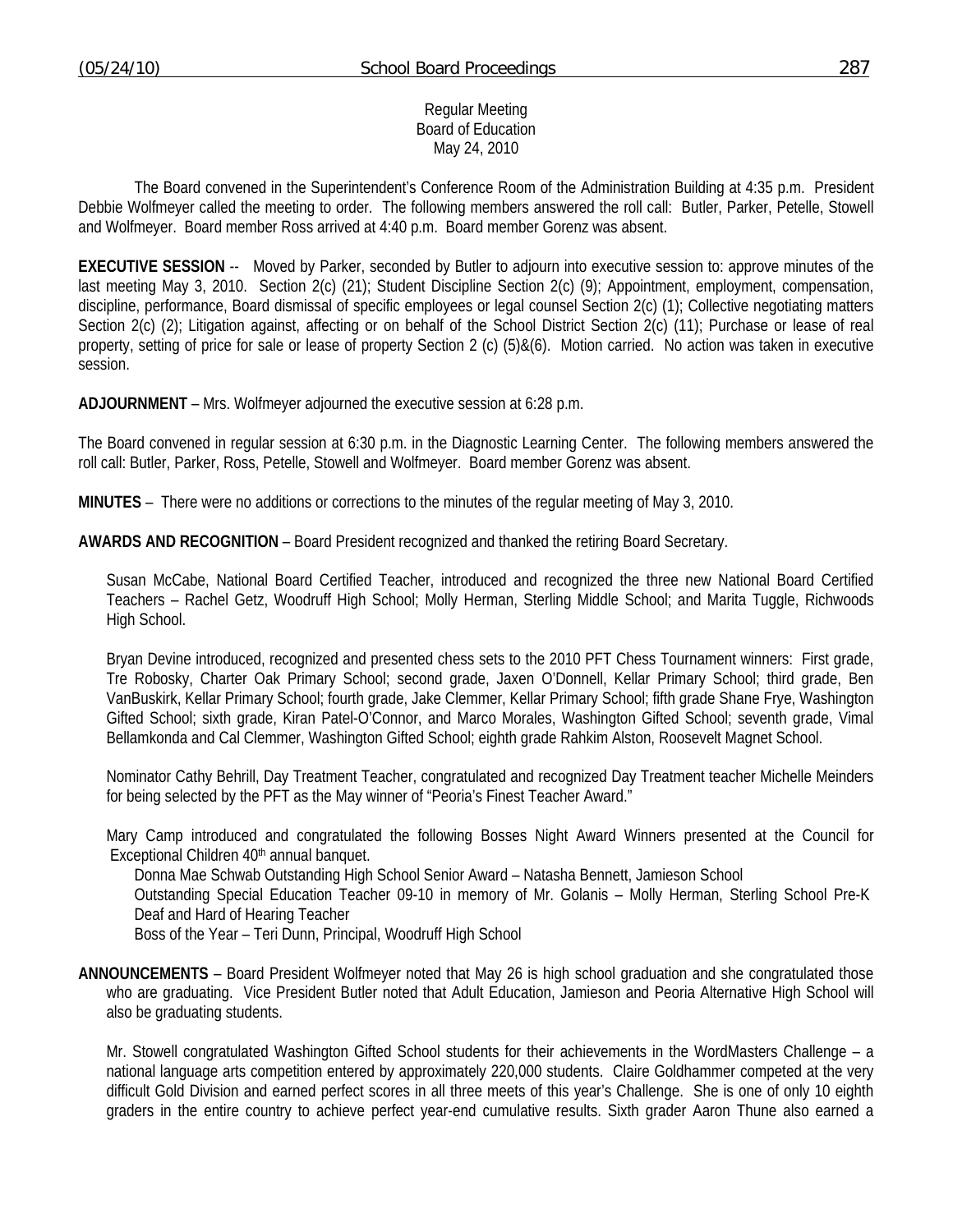perfect score. He was among 213 sixth graders who achieved perfect results. Also earning impressive results were Ben Matlock, Holden Brown, Lucia De Denito y Sanchez and Areeba Turabi.

**PRESENTATION BY AUDIENCE** – Sharon Crews, 2215 W. Callender, spoke to summer school. She feels the current offering that does not include Richwoods High School students is discriminatory and unfair. Richwoods High School students composed the largest group of those re-taking English. She feels that summer school should be self-funded and students should not be allowed to make up classes in the regular semester.

Savino Sierra, 1708 S. Stanley, stated that the new Superintendent needs to listen to the teachers to move the program forward. He still feels that the biggest problem is discipline in the schools. He also noted that restrooms in some schools are a disaster and the sidewalks in front of Trewyn Middle School still need repaired.

Terry Knapp, 922 W. Wilshire Dr., thanked Bryan Devine and Mike Rhodes for their leadership with the chess program in the Peoria schools. He also pointed out that he has taken the last three administrations to Pekin to see their vocational classes so that the district can also provide vocational classes. He feels that not having those classes as offerings is deplorable. He also emphasized that the District is cutting teachers and still sending \$800,000 a year to New York for the Edison program.

Mary Yates, 819 W. Cedar St., Chillicothe, spoke to the need for a full time library manager at Washington Gifted School. She noted that Washington Gifted School students had checked out 23,441 books and made 783 research requests this year. She feels that the students need a full time manager at Washington Gifted School.

The following spoke to saving the Adult Education GED program at Harrison and Taft Homes:

Thomas Dixon, 2110 S. Oregon Apt 89 Antquint Cox, 1604 S. Arago Charles Massey, Taft Homes Tim Bailey, 921 S. Louisa Kendall Johnson 1712 N. Bestor Preston Sanchez, 2717 Navada

They spoke to their need to get a GED to get a better job. They stated that if the program were eliminated it would give them no other place to go but back to the streets.

Hedy Elliott-Gardner, 3811 W. Pagewood, thanked District teachers for their help with the Habitat for Humanity house. She stated that this community has many people without a GED – 150 in Taft Homes alone. She stressed the need for the Adult Education GED program and asked that it be fully funded.

Megan Lundeen, 100 S. Richard Pryor Place spoke to the need for GED programs. She noted that in her work with the PHA they found that 65% of the Taft and Harrison Homes residents did not have GEDs. Her worry is that with the replacement of units there is a new requirement that residents must be working or in school. She asked that the District keep the GED program.

Bob Darling, 230 E. High Point Rd., spoke to the closing of Woodruff High School and the elimination of teachers – 75 positions and the savings from those positions – he will be checking to make sure that savings occur. He noted that the union and administration will be working this summer.

Elaine Hopkins, 1825 Maple Ridge, spoke to summer school and the discriminatory practice of eliminating some students. She does not want the district to deny any student the opportunity to attend summer school. She also spoke to the public comment section of the Board meeting not being televised. She would like a public vote on the issue and feels that public comment should not be censored because they provide valuable comments. She noted that tonight's meeting will be videotaped and placed on the WMBD web site.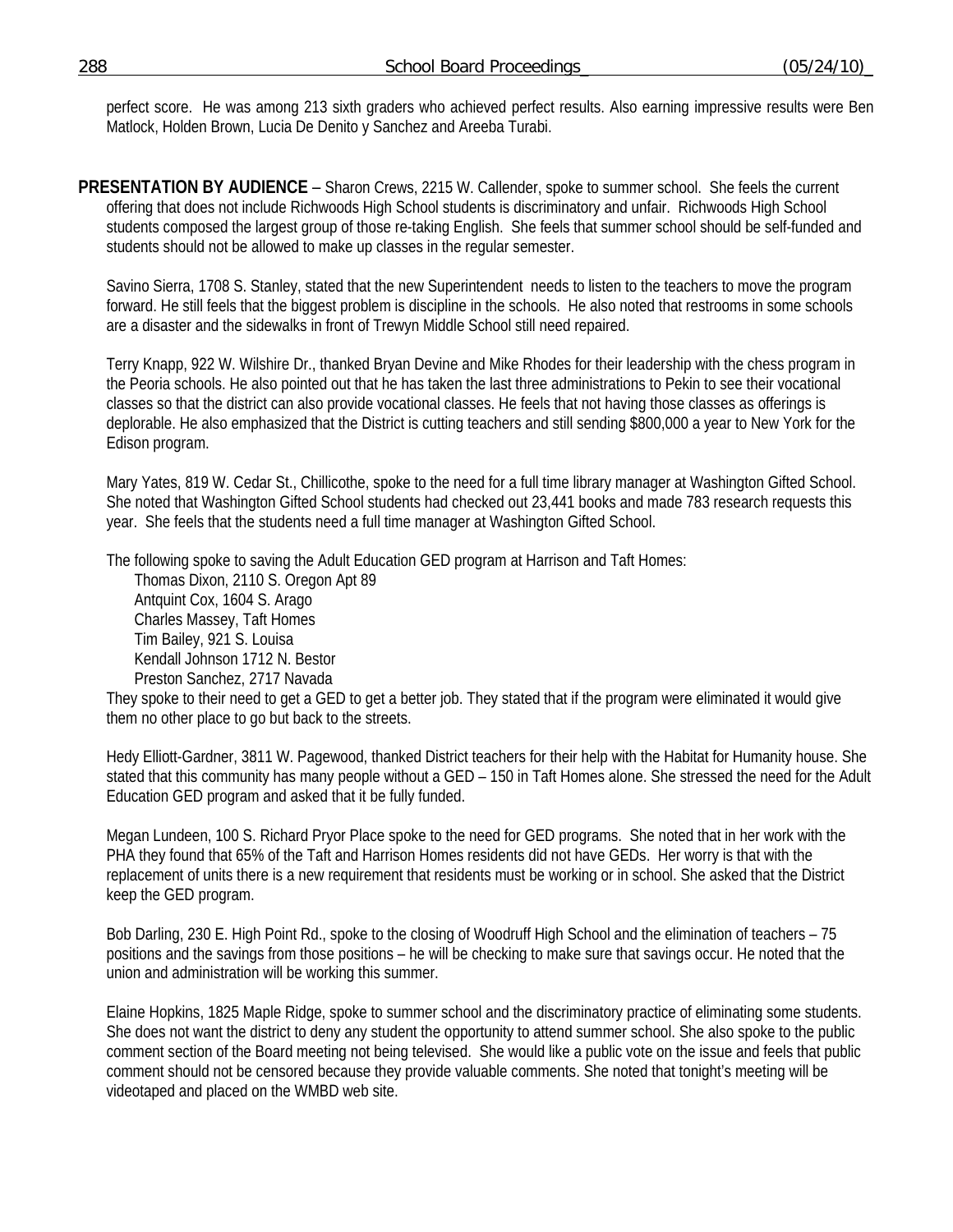Neidre Tate, 2215 N. Wisconsin, stated that she does not feel that the District cares about her children who are in school. She stated that she has complained and that no one gets back to her. She feels that her suggestions should be taken into consideration. She reported that she volunteers each day at Glen Oak School.

## **INFORMATION ITEMS – REPORTS FROM SUPERINTENDENT AND STAFF** –

- 1. GOAL 1 STUDENT ACHIEVEMENT
- 2. Goal 2 FISCAL RESPONSIBILITY

 FINANCE REPORTS – Mrs. Schau presented this report for the Board's information and review. Ms. Schau reported that as of today, May 24, 2010 the State is behind in paying the District \$10.4 million dollars for the current year. She noted that not much funding has come from the State since late December, early January. The Sate is using Stimulus Funding to make State Aid payments. She noted that categoricals and grants are behind with some grants not receiving any funding at all. She emphasized that there has been great impact on the cash flow. The District is getting by with the use of the \$38 million in the Working Cash Fund, but even with that money there could be a need to do some short term borrowing next December or January if the State money is not freed up. The State has told us that they do not have the cash to fund items that they have appropriated for this year.

Ms. Schau noted that we have received no funding this year for the PAHS program. The Adult Ed program needs funding of \$600,000 (\$95,000 from the Education Fund). If the grant and State funding does not come through for Adult Ed, it would cost the Education Fund an additional \$500,000.

Mr. Stowell stated that the primary mission of the District is K-12 education and as much as he favors pre-K and adult services, we need to work with other stakeholders to do programming and wrestle with issues for those not in grades K-12. Ms. Petelle agreed noting that we are a K-12 district and we do not get funding for other areas. She stated that the community needs to understand that the District has very little money for discretionary spending.

President Wolfmeyer noted that she has asked Dr. Lathan to look at the programs and present to the Board a list of programs, with their costs, so that the Board can set priorities. She pointed out that the Board will have to decide that if they want to reinstate a program, they will also have to decide what will have to be deleted.

Ms. Schau noted that she will be recommending that the Peoria Alternative High School program be continued next year with a reduction in staffing.

PURCHASE ORDERS OVER \$2,500 – Mrs. Schau presented this report for the Board's review. There were no questions.

- 3. GOAL 3 QUALITY STAFF
- 4. GOAL 4 SAFE, CARING ENVIRONMENTS
- 5. GOAL 5 CULTURE OF CUSTOMER SERVICE Report of Requests under the Freedom of Information Act and Status of Such Requests. Dr. Lathan reported that since our last Board meeting report, we have received eleven new Freedom of Information Act requests. Of those new requests, five were filled and six are pending. Of the five pending requests noted on the May 10, 2010 board report, one is still in pending status and four were filled. We have received 75 total requests for the calendar year.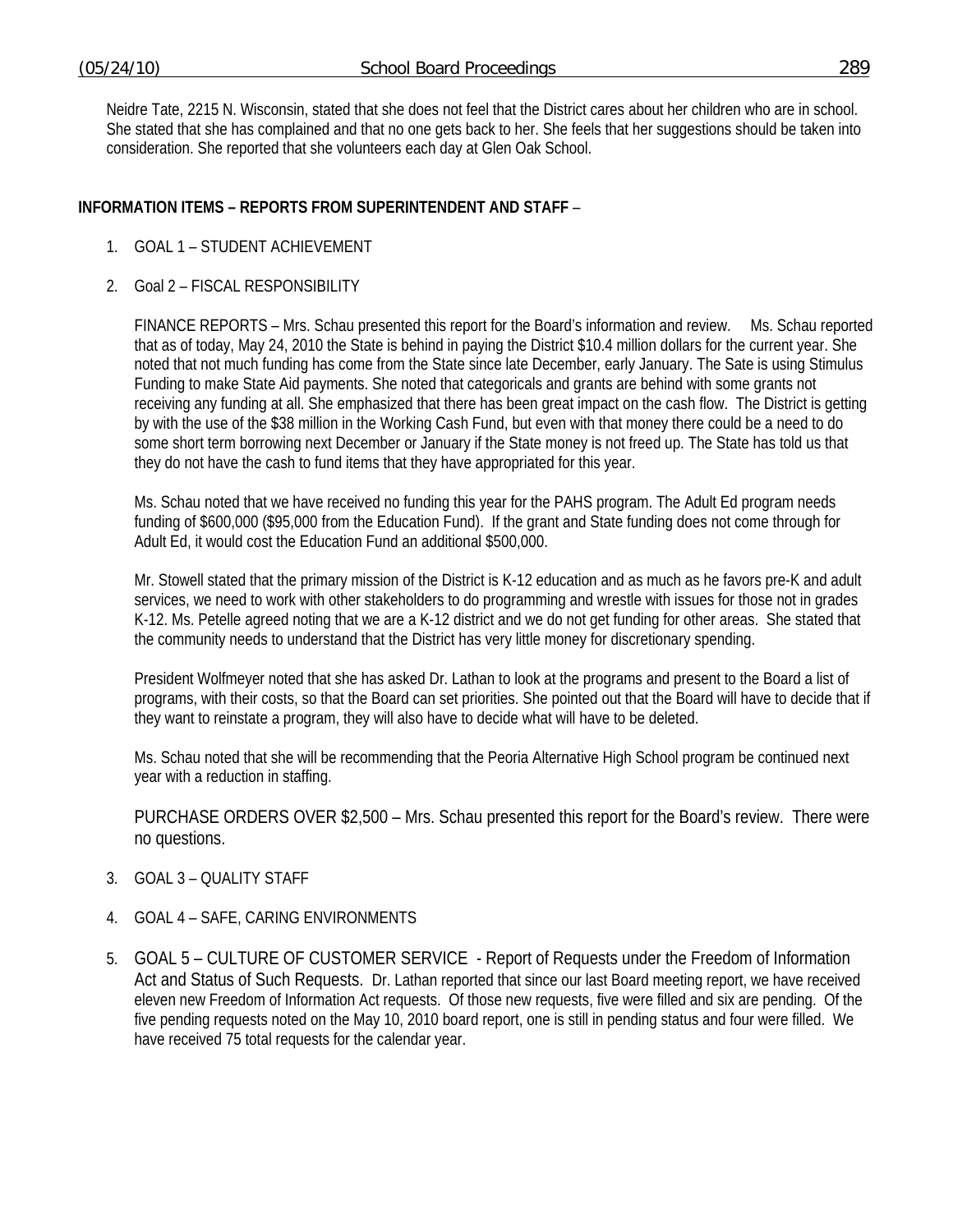| Date      | Name                | <b>Status</b>           |
|-----------|---------------------|-------------------------|
| January 8 | Dave Haney          | Pending                 |
| May 4     | Dave Haney          | Filled                  |
| May 6     | Dave Haney          | Filled                  |
| May 6     | Dave Haney          | Filled                  |
| May 7     | Jennifer Brady      | Filled                  |
| May 7     | <b>Sharon Crews</b> | Filled                  |
| May 11    | <b>Sharon Crews</b> | Filled                  |
| May 11    | Dave Haney          | Filled                  |
| May 13    | Steve Ferguson      | Filled                  |
| May 18    | Joe Jackson         | Pending                 |
| May 19    | Emma Lou Beckweth   | Filled                  |
| May 21    | Dave Haney          | Filled                  |
| May 21    | Adele Wheeler       | Pending                 |
| May 24    | <b>Sharon Crews</b> | Pending                 |
| May 24    | Steve Ferguson      | Pending                 |
| May 24    | Dave Haney          | Partially filled May 24 |
|           |                     |                         |

### **CONSENT AGENDA –**

ADOPTION OF CONSENT CALENDAR -- Moved by Butler, seconded by Petelle adoption of the consent calendar.

On roll call, 6 ayes. Motion carried.

GIFTS TO SCHOOL DISTRICT – Moved by Butler, seconded by Petelle, that the following donations be accepted and letters of appreciation sent to the donors.

Peoria Jazz AllStars received the following donations for their General Operating Fund Bruce & Mary Colligan, \$150.00 Helja Crowe, \$20.00 Michael & Valene Renner, \$25.00 Desks, filing cabinets, tables and chairs, valued by the donor at \$5,500, donated by USDA to Manual High School Washington Gifted School received the following donations totaling \$321.50 to support student end of year field trips Ms. Jill Johnson, \$1.00 Mr. and Mrs. Daniel Elliott, \$6.00 Mr. and Mrs. Mazon Naffakh, \$30.00 Mr. and Mrs. Joseph Suau, \$6.00 Ms. Patricia Powers, \$6.00 Dr. Elaine Collins-Brown, \$8.00 Mr. Neil Payne and, Ms. Melissa Dessert \$29.00 Mr. and Mrs. Scott Elger, \$1.00 Mr. and Mrs. Kevin Gibson, \$1.00 Mr. and Mrs. Peter Jenetten, \$1.00 Mr. and Mrs. Jim Withers, \$1.00 Ms. Susan Griswold, \$6.00 Mr. and Mrs. Rick Jeffs, \$6.00 Ms. Tricia N. Fox, \$3.00 Mrs. Pamela Elwood, \$29.00 Ms. Holly Girdler, \$11.00 Mr. Tsung How Liu and Ms. Lin Zhu, \$10.00 Mr. and Mrs. Jim Johnson, \$3.00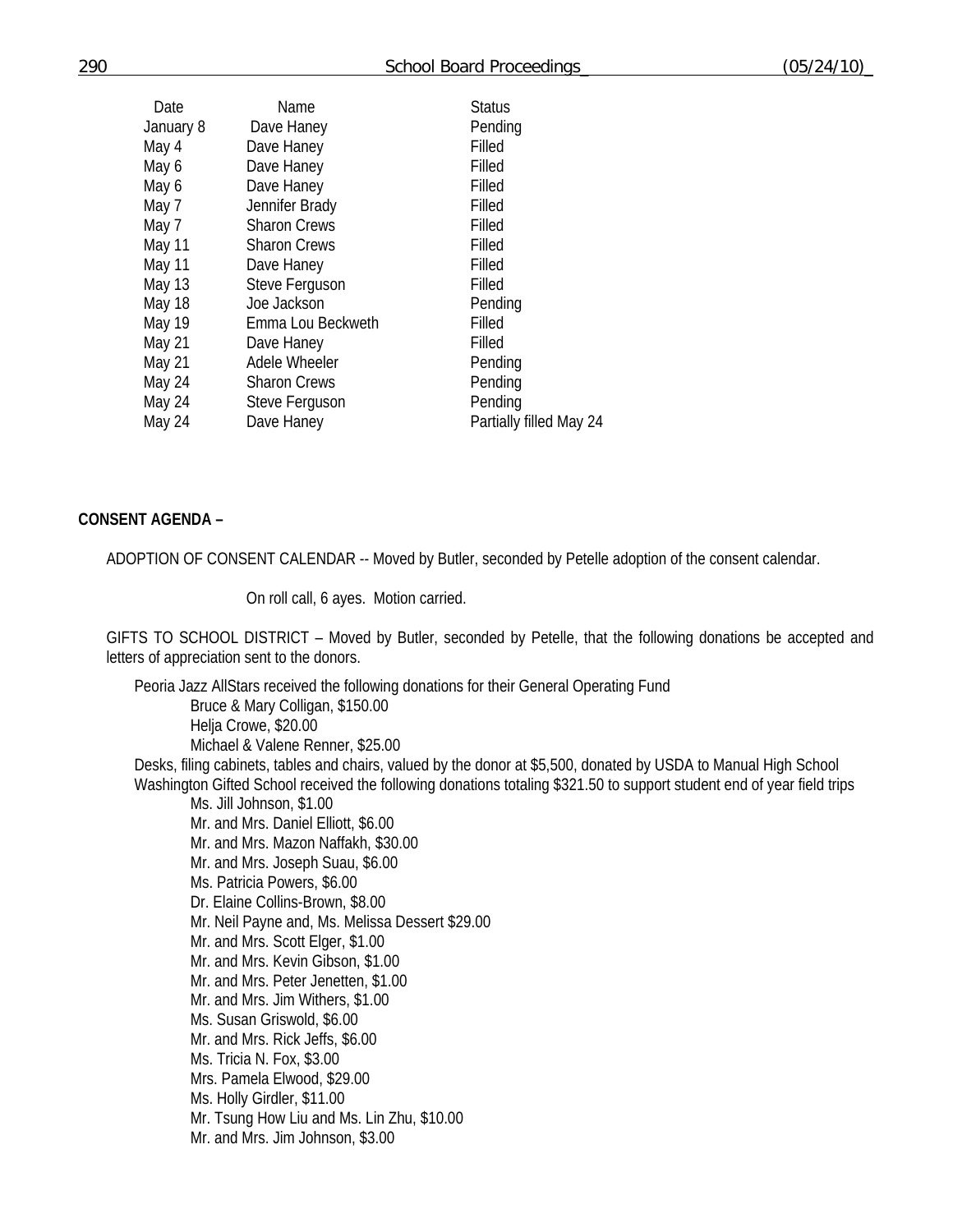Mr. Jerry Mitchell and Ms. Dawn Mabis-Mitchell, \$10.00 Mr. and Mrs. Stephen Katz, \$10.00 Mr. and Mrs. Norman Rees, \$9.50 Mr. and Mrs. Animesh Arora, \$29.00 Mr. and Mrs. James A. Wright, \$10.00 Mr. Shaobin Liu and Ms. Yue Zhao, \$11.00 Mr. and Mrs. Terry Setterlund, \$18.00 Mr. and Mrs. Nimish Gandhi, \$10.00 Ms. Aneta Youngblook, \$19.00 Mr. and Ms. Silas Dancey, \$10.00 Mr. and Mrs. Larry Haslett, \$11.00 Ms. Christine Bare, \$6.00 Mr. Bill Brown, \$10.00

On roll call, 6 ayes. Motion carried.

PAYMENT OF BILLS -- Moved by Butler, seconded by Petelle approval of the payment of the following bills.

| <b>FUND</b> | <b>DESCRIPTION</b>                  | <b>BAL.SHEET</b><br><b>RFV</b> | <b>EXPENSE</b> | <b>TOTAL</b>   |
|-------------|-------------------------------------|--------------------------------|----------------|----------------|
| 10          | EDUCATIONAL FUND                    | \$79,783.85                    | \$1,078,327.62 | \$1,158,111.47 |
| 20          | <b>OPERATIONS, BLDG &amp; MAINT</b> |                                | \$83,208.12    | \$83,208.12    |
| 40          | <b>TRANSPORTATION</b>               |                                | \$55,904.80    | \$55,904.80    |
| 60          | CAPITAL PROJECTS                    |                                | \$94,674.80    | \$94,674.80    |
| 90          | CAPITAL IMPROVEMENTS                |                                | \$368,452.36   | \$368,452.36   |
| 95          | MID CENTRAL ASSOCIATION             |                                | \$0.00         | \$0.00         |
| 99          | PPS ADMIN OUTREACH PROG             |                                | \$0.00         | \$0.00         |
|             |                                     |                                | \$1,680,567.70 | \$1,760,351.55 |

On roll call, 6 ayes. Motion carried.

REQUEST TO PURCHASE - Moved by Butler, seconded by Petelle approval of the following Request to Purchase.

CHANGE ORDER # 1 – THOMAS JEFFERSON SCHOOL - Requested by David A. Ryon

- The following changes are necessary to provide greater serviceability to heat pumps, and to provide sprinkler coverage where sprinkler heads are obscured by new geothermal ductwork:
- 1. Classrooms 24, 25, 26, 27, 28, and 29 (6 total)
	- A. Revised size of supply duct from Heat Pump (HP) to 20" x 8". Turn supply duct toward exterior wall between laminated roof beams at closet and raise duct to pass over sprinkler piping. Revise duct size to 16" x 10" after passing over last sprinkler pipe. Revise size of run-outs to diffusers to 8" diameter (may use up to 3 feet of flexible duct to align diffuser with ceiling grid and accommodate obstructions) and provide increaser to connect to 10" diameter elbows at ceiling diffuser.
	- B. Omit canvas connection at return duct to HP. Route return duct directly east (or west verify with classroom configuration) without the 90 degree elbow indicated on the drawings and as high as possible in Classroom and drop at Toilet Room wall before connection to HP. Use minimal flexible duct to align return grille with ceiling grid.
	- C. Add an additional sprinkler head (two total) above the ceiling of Toilet Room to protect the joist space on either side of the HP – at contractor's option heads may be fed from the corridor.
	- D. Relocate / raise branch sprinkler piping serving head in closet and display case to accommodate duct routing.
	- E. Add an additional sprinkler head above ceiling where return duct to HP exits Classroom (existing head will be blocked by return duct).
	- F. Lower fire alarm conduit running north/ south in the middle of the Classroom to level of the sprinkler piping to accommodate ductwork.
	- G. Relocate on either side of Classroom closet to accommodate supply ductwork.
	- H. Sawcut and remove portion of existing wood 2x6 bridging between pair of laminated roof beams to accommodate return duct routing and provide 2x4 replacement bridging.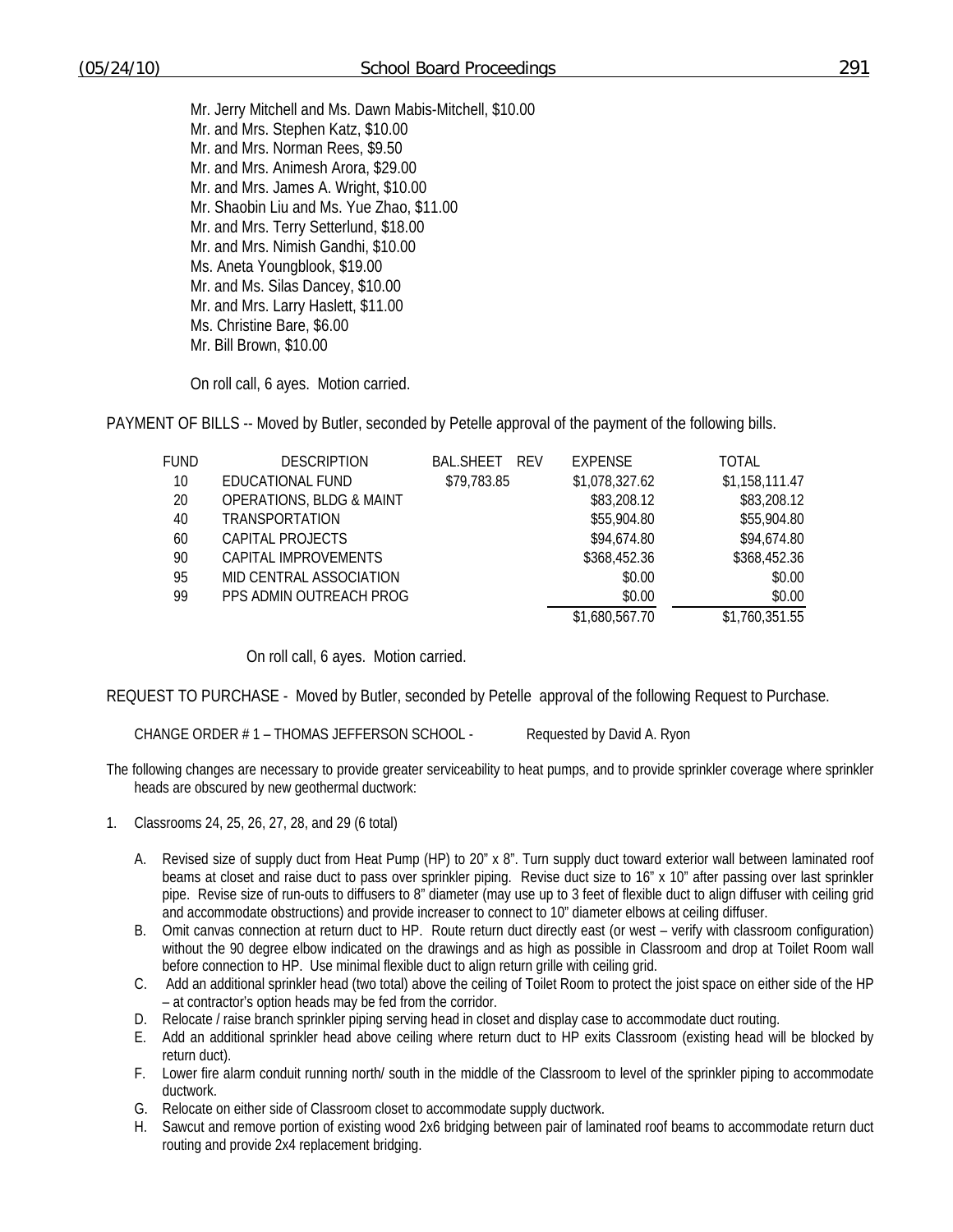- 2. Corridor 131
	- A. Stagger ducts (DOAS-3 supply and return mains) above ceiling to facilitate installation of branch take-offs.
	- B. Add additional above ceiling sprinkler heads to accommodate routing of ductwork and to avoid blockage of heads by ductwork.
	- C. Extend ceiling sprinkler heads as required to accommodate new ceiling height at south end of corridor 131.
	- D. Raise electrical conduits outside Teacher's Lounge as required to accommodate loop water piping routing.
	- E. Relocate / raise conduit between Classrooms 20 and 21 to accommodate ductwork.
	- F. Lower ceiling at the south end of Corridor 131 outside Classrooms 20, 21, 22, and 23 to the same height as the north end of Corridor 131.
	- G. Eliminate bulkhead between north and south ends of corridor. Revise ceiling grid adjust light fixtures and sprinkler heads as required.
- 3. Teacher's Lounge 129
	- A. Relocate Heat Pump HP-30 to above ceiling of Teacher's Lounge at northern end of open room area and revise supply and return duct work as required.
	- B. Extend branch loop piping as required to new location of HP-30.
- 4. Classroom 20, 21, 22, and 23
	- A. Revise ceiling inlets and outlets from DOAS-2 to Classrooms 22 and 23 to 16" x 8" sidewall grilles.
	- B. Revise ceiling outlets from DOAS-2 to Classrooms 20 and 21 to 16" x 8" sidewall grilles.
	- C. Run-out to inlet E1 in Classroom 21 shall be from Corridor 137 in lieu of Corridor 131.
	- D. Route supply air duct from HP located above Toilet Rooms along common wall of corridor and classroom and route individual branch ducts to ceiling outlets. Route above sprinkler line at exit from toilet room and remove roof deck insulation as required to accommodate supply duct.
	- E. Relocate sprinkler line at entrance to Classroom 23 to accommodate supply duct from HP 23.
	- F. Relocate / raise branch sprinkler piping serving head above sink to accommodate duct routing.
- 5. Boys 132 and Girls 133
	- A. Relocate plumbing vent from lavatory to along common wall between corridor and toilet room. Reconnect to vent through roof below roof deck as high as possible.
- 6. Corridor 137
	- A. Relocate heat pump HP-19 to above ceiling of Vestibule 134. Revise duct routing as required.
	- B. Extend loop water piping run-outs to new location of HP-19 as required.
	- C. Relocate HP-18 to the south route return air duct to Classroom 18 above Toilet 18A rather the classroom entrance door.
	- D. Revise main sprinkler line routing in Corridor 137 from east of HP-16 to west of HP-17 to accommodate installation of heat pumps HP-16 and 17.
	- E. Relocate small conduits (approx. 6) at intersection of Corridors 131 and 137 to accommodate duct routing.
- 7. Classroom 17
	- A. Relocate sprinkler piping to west side of heat pump HP-16.
- 8. Classroom 12 and 14
	- A. Route supply and return branch run-outs from DOAS -2 through common wall with Corridor 137.
	- B. Relocate heat pump HP-12 to south west corner of Classroom 12. Revise duct routing as required.
	- C. Extend loop water piping run-outs to new location of HP-12 as required.
	- D. Relocate loop water piping from Corridor 143 to Classroom 12.
- 9. Reading 141
	- A. Relocate heat pump HP 15 to above ceiling of Girls 139. Revise duct routing as required.
	- B. Extend loop water piping run-outs to new location of HP-19 as required.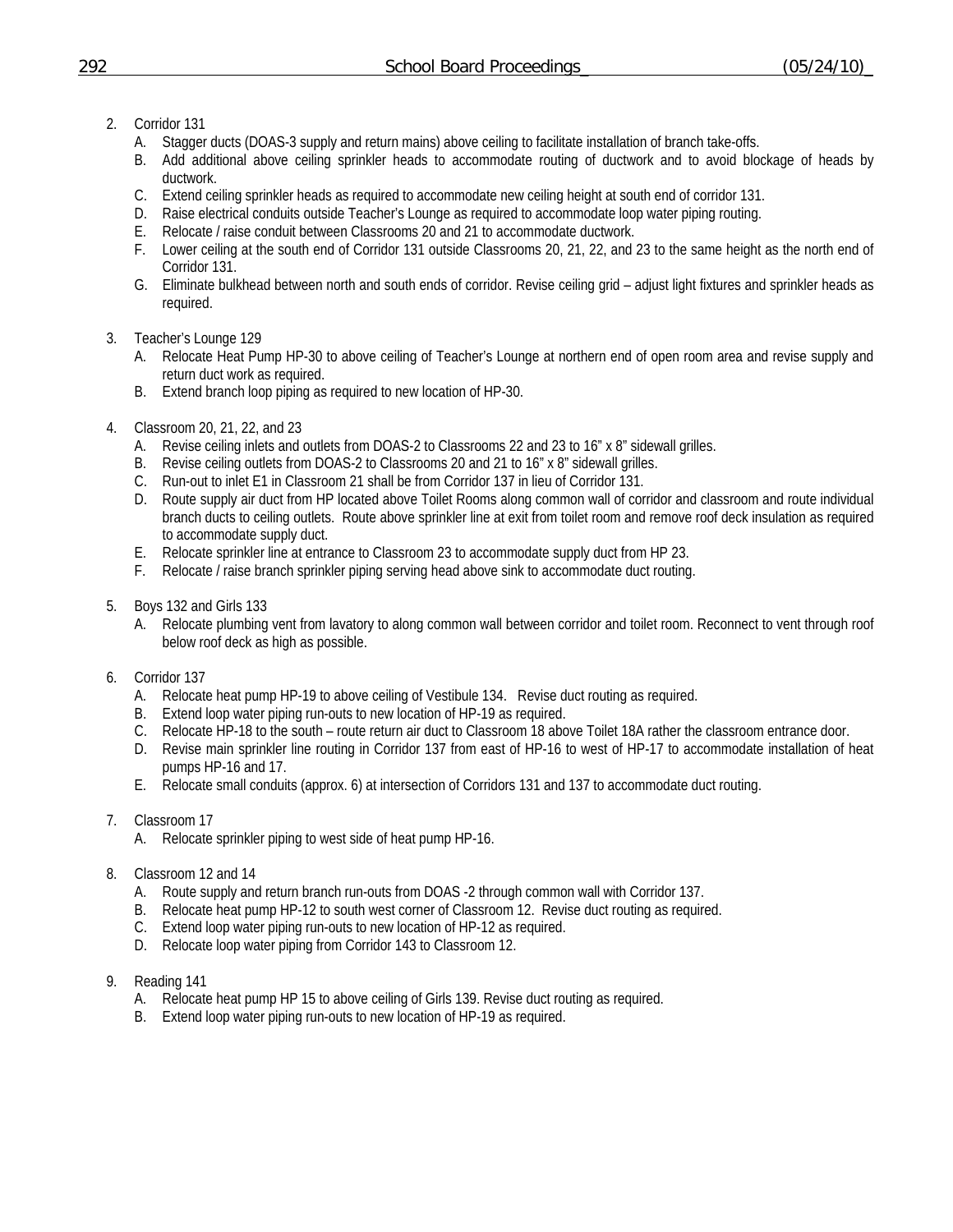| <b>Original Contract Amount</b>                             | \$2,848,516.00 |
|-------------------------------------------------------------|----------------|
| The Contract Sum will be increased by                       | \$54,578.70    |
| New Contract Sum Including This Change Order \$2,903,094.70 |                |

#### **Bishop Brothers - Health Life Safety Funds**

On roll call, 6 ayes. Motion carried.

### CONSIDERATION OF BIDS – Moved by Butler, seconded by Petelle approval of the following bids.

Fire Alarm/Sprinkler Inspections - Request for bid was sent to twelve (12) vendors. Four vendors returned bids as follows:

|                          | Fire Alarm (42) Sprinkler (17) |            |  |
|--------------------------|--------------------------------|------------|--|
| AEM, Inc.                | \$14,700.00                    | \$2,040.00 |  |
| Oberlander Alarm Systems | \$24,066.00                    | \$2,244.00 |  |
| <b>SEICO</b>             | \$11,550.00                    | \$1,360.00 |  |
| Simplex Time Recorder    | \$18,900.00                    | \$1,700.00 |  |

The above bids were opened on Thursday, May 13, 2010, at 1:30 pm by Julie Cramer, Debbie Brown, Bruce Witzig and Russ Budzban. It is recommended to award the low bid to SEICO. This bid will be charged to Buildings & Grounds.

Elevator Inspections - Request for bid was sent to four (4) vendors. Three vendors returned bids as follows:

| Kone, Inc.             | \$12,780.00 |
|------------------------|-------------|
| Otis Elevator          | \$17,888.00 |
| Thyssen Krupp Elevator | \$23,200.00 |

The above bids were opened on Thursday, May 13, 2010, at 1:30 pm by Julie Cramer, Debbie Brown, Bruce Witzig and Russ Budzban. It is recommended to award the low bid of \$12,780.00 to Kone. This bid will be charged to Buildings & Grounds.

On roll call, 6 ayes. Motion carried.

HUMAN RESOURCE REPORT -- Moved by Butler, seconded by Petelle approval of the following human resource report as amended by the administration.

| <b>Effective Date</b> |
|-----------------------|
|                       |
|                       |
| 07/01/10              |
| 07/01/10              |
| 07/01/10              |
| 07/01/10              |
| 07/01/10              |
| 07/01/10              |
| 06/05/10              |
|                       |
|                       |
|                       |
|                       |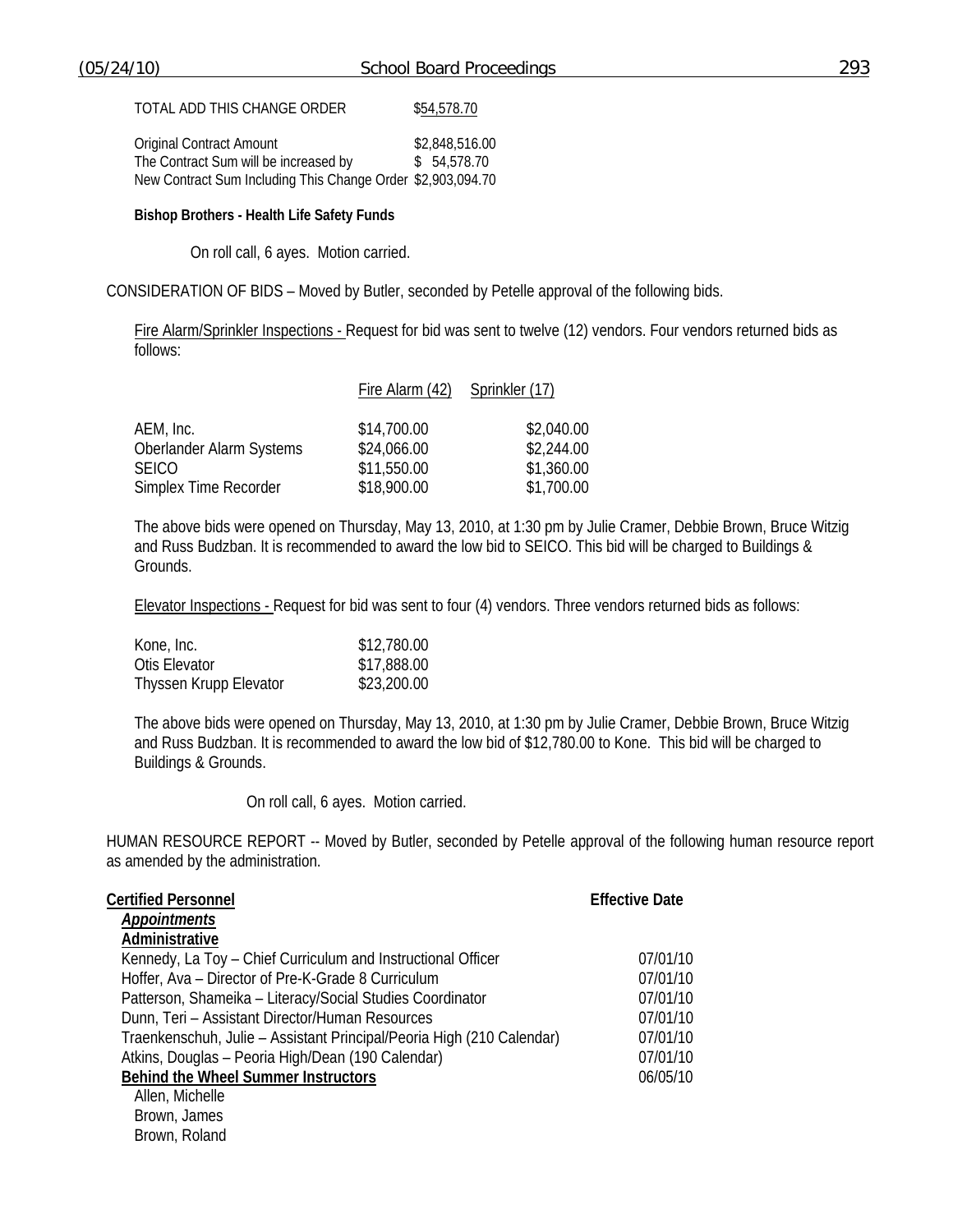Clinch, Richard Cranwell, Juli Darling, Bobby Ellis, Michael Fauser, Daniel Forgason, Cheryl Garman, Karen Holt, William Hursey, Todd Kraft, Eric Lane, Roger Leonard, Julie McMahon, Jerome Meyer, David Querciagrossa, Jason Simmons, Patricia Smith, Douglas Smith, Edward Strong, Tonya **Promoting Academic Success Summer Teachers** 06/07/10 Barrick, Judy Chrestenson, April Hill, Steve Hunt, Michelle O'Neil, Paula Ramos, Elizabeth **Summer School Teachers Part Time** 06/14/10 Behrll, Cathy – Guardian Angel / Special Education Chumbley, Jean – Knoxville Center / Special Education Crim, Lori – Sterling / Special Education Cummings, Kelly – Manual High Dejan, Natalie – Manual High Evans, Pamela – Sterling / Special Education Hayes, Audra – Guardian Angel / Special Education Kenny, Tim – Manual High Knaub, Mary – Manual High Maxwell, Tina – Sterling / Special Education Nyman, Amy – Knoxville Center / Special Education Ross, Sidney – Knoxville Center / Special Education Russell, William – Trewyn Watson, Sharon – Sterling / Special Education Wong, Peter – Manual High **Teacher** (Corrected Status from 05/10/10 Report) Darling, Robert – Driver's Education & Athletics Facilitator 07/01/10 *Leave of Absence* Maddalozzo, Margaret – Thomas Jefferson / Remainder of 2009-2010 05/17/10 *Return from Leave* Mitchell, Myskeshia – Trewyn / Academic Leave 05/17/10  *Retirements* Nelson, Alison – Administration / Grants Manager 06/04/10 Ryan, Mary Lou – Roy Ricketts / Librarian 06/04/10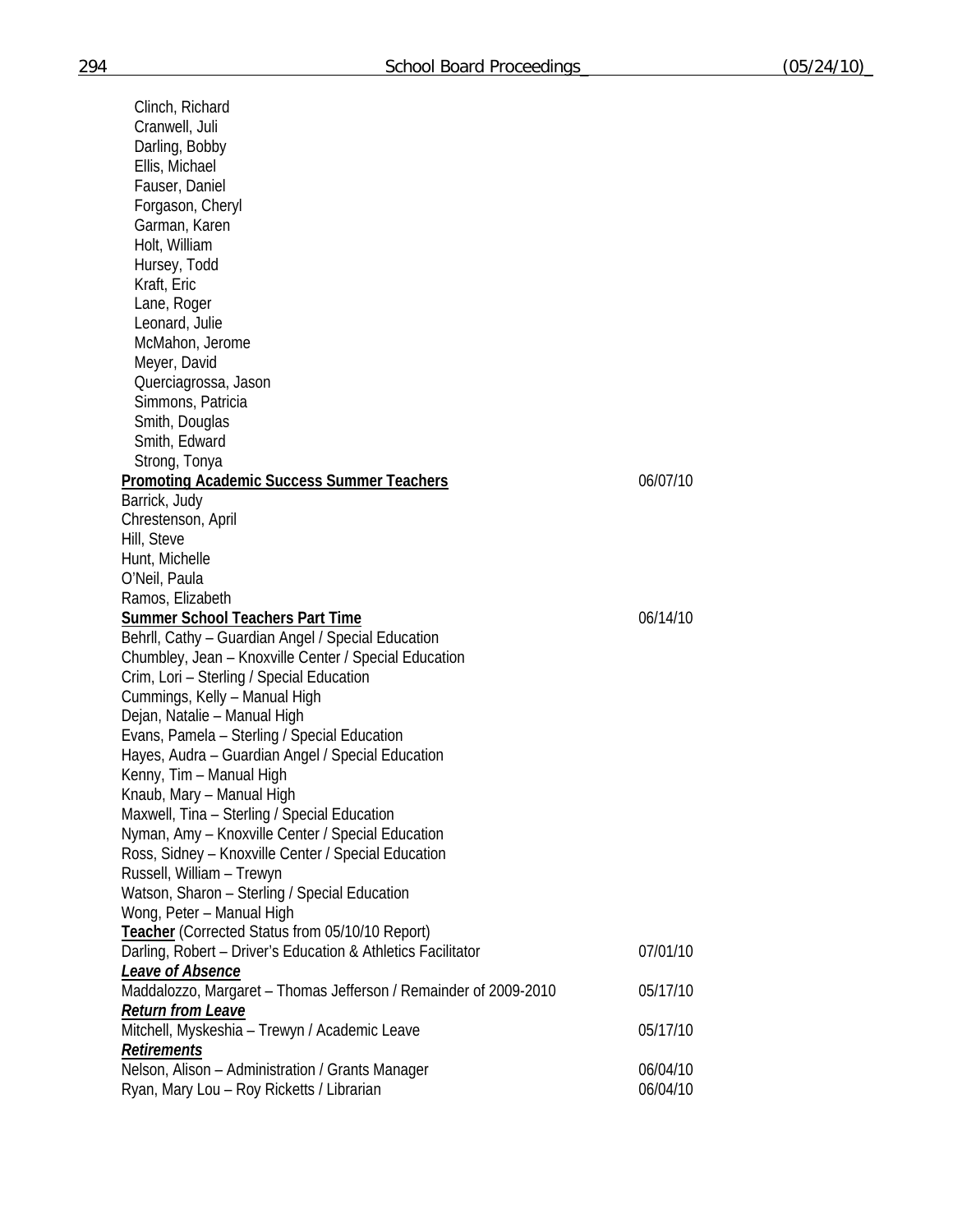| <b>Resignations</b>                                                        |          |
|----------------------------------------------------------------------------|----------|
| Teacher - Part Time                                                        |          |
| Strauss, Wendy - Hines / Other Employment                                  | 06/04/10 |
| <b>Temporary Position Ended</b>                                            |          |
| Williamson, Jeannie - Administration                                       | 04/29/10 |
| <b>Non-Certified Personnel</b>                                             |          |
| <b>Appointments</b>                                                        |          |
| Administrative                                                             |          |
| Barnwell, David - Community Liaison                                        | 05/25/10 |
| Barrett, James - Assistant Director of Transportation                      | 05/25/10 |
| Eman, Carla - Budget Analyst                                               | 07/0110  |
| Hammer, Geralyn - Director of Employee Services                            | 05/25/10 |
| Puckett, Jeffrey - Director of Purchasing/Textbooks/Warehouse Svc.         | 07/01/10 |
| Pullen, Bryan - Medicaid Analyst                                           | 07/01/10 |
| Clerical                                                                   |          |
| Sullivan, Debbie - Secretary to the Board of Education                     | 05/25/10 |
| Custodian - Full Time                                                      |          |
| Davis, Anthony - Charter Oak / Currently 2 <sup>nd</sup> Shift at Whittier | 05/25/10 |
| Pheasant, Bill - Mark Bills / 2 <sup>nd</sup> Shift                        | 05/25/10 |
| Williams, Michael - Buildings & Grounds                                    | 06/07/10 |
| Maintenance - Full Time                                                    |          |
| Motteler, Mike - Grounds Foreman / Buildings & Grounds                     | 05/25/10 |
| Standley, Pete - Paint Foreman / Buildings & Grounds                       | 05/25/10 |
| <b>Promoting Academic Success Summer Support Staff</b>                     | 06/07/10 |
| Hardimon, Sammie                                                           |          |
| McAfee, Chris                                                              |          |
| Millinger, Melissa                                                         |          |
| Moorman, Anthony                                                           |          |
| Russell, Maurice                                                           |          |
| <b>Summer School - Teacher Aides</b>                                       | 06/08/10 |
| Halm, Cheryl - Sterling                                                    |          |
| Jorden, Cassandra - Franklin Edison                                        |          |
| Lyons, Don - Knoxville Center                                              |          |
| Mason, Winifred - Knoxville Center                                         |          |
| Morales, Jose - Von Steuben                                                |          |
| Nace, Nicole - Franklin Edison                                             |          |
| Nauth, Paige - Sterling                                                    |          |
| Skinner, Orville - Guardian Angel                                          |          |
| Wagner, Elizabeth - Von Steuben                                            |          |
| Wetterow, Diane - Manual High                                              |          |
| Whelan, Theresa - Sterling                                                 |          |
| Wilson, Linda - Sterling                                                   |          |
| <b>Miscellaneous</b>                                                       |          |
| Iund, Melinda - Hines / Extended Care Provider                             | 05/25/10 |
| Transportation                                                             |          |
|                                                                            |          |
| Washington, Eddie - Termination Rescinded                                  | 05/14/10 |
| <b>Position Eliminated</b>                                                 |          |
| Cafeteria                                                                  |          |
| Williams, Christina - Manual High                                          | 06/30/10 |
| Clerical                                                                   |          |
| Brooks, Gina - Blaine Sumner                                               | 08/01/10 |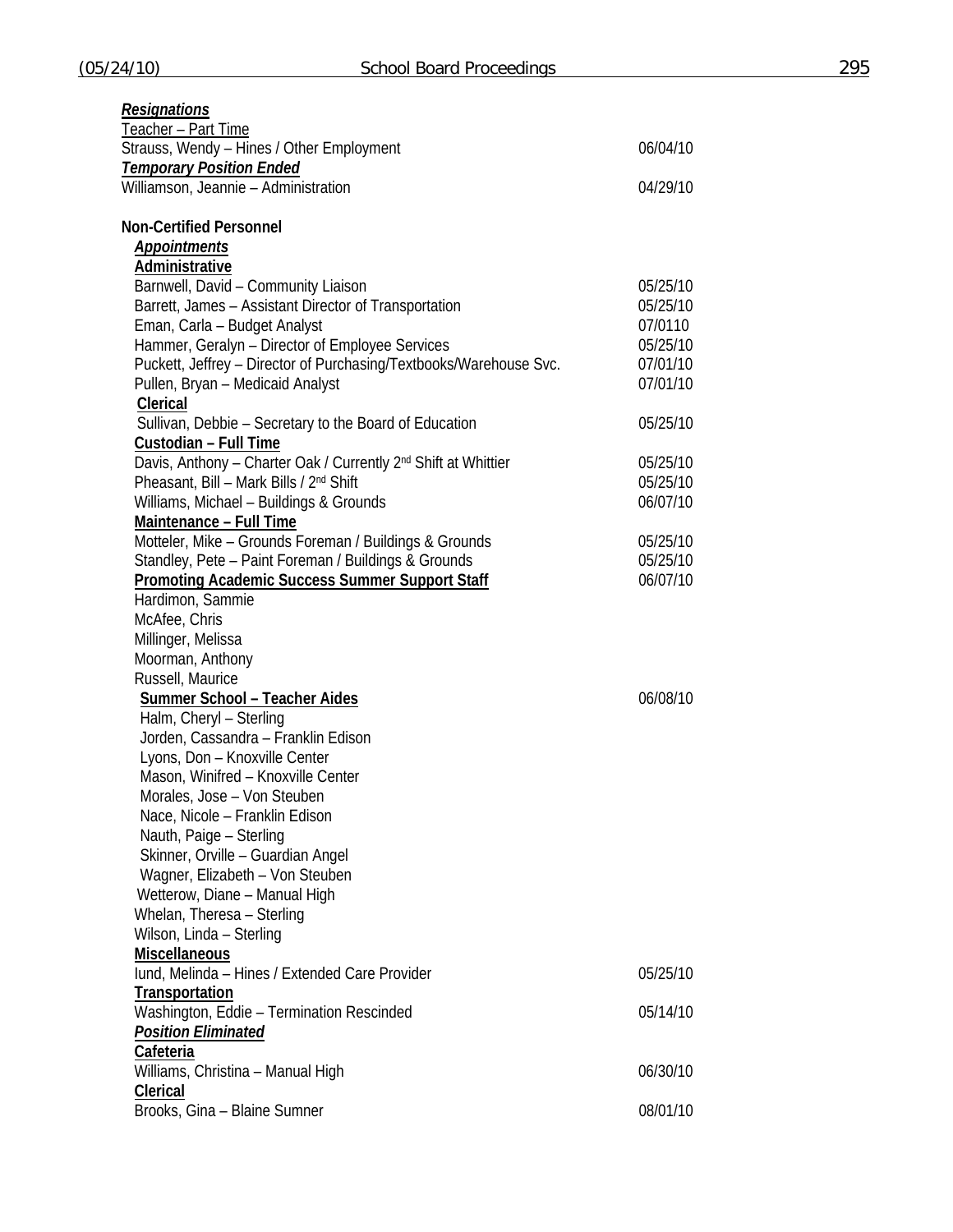| <b>Retirements</b>                                                   |          |
|----------------------------------------------------------------------|----------|
| Cafeteria - Full Time                                                |          |
| Sherlock, Barbara - Peoria High / Date change from 05/28/10 05/19/10 |          |
| Custodian - Full Time                                                |          |
| Williams, George - Lindbergh                                         | 05/31/11 |
| <b>Resignations</b>                                                  |          |
| Clerical                                                             |          |
| Nevitt, Laura - Manual High / From Leave of Absence                  | 05/19/10 |
| Transportation                                                       |          |
| Hobson, Dan - Monitor / No Reason Given                              | 05/20/10 |
| Leggins, Willie - Driver / No Reason Given                           | 03/05/10 |
| <b>Temporary Position Ended</b>                                      |          |
| <b>Tutor</b>                                                         |          |
| Seckler, Brian                                                       | 05/10/10 |
| Sexton, Jared - Roosevelt                                            | 05/12/10 |
| <b>Terminations</b>                                                  |          |
| <b>Transportation</b>                                                |          |
| Criss, Tatisha - Driver / Reliability Concerns                       | 05/10/10 |
| Williams, Karen - Driver / Job Abandonment                           | 03/24/10 |
|                                                                      |          |
| <b>Certified Substitutes</b>                                         |          |
| <b>Resignations</b>                                                  |          |
| <b>Teachers</b>                                                      |          |
| Isom, John - Other Employment                                        | 05/12/10 |
| Morgan, Michael - Other Employment                                   | 05/19/10 |
| White, Christine - Other Employment                                  | 05/14/10 |
| <b>Terminations</b>                                                  |          |
| <b>Teachers</b>                                                      |          |
| Bastian, Jessica - Job Abandonment                                   | 05/17/10 |
| Keyes, Nancy - Job Abandonment                                       | 05/12/10 |
| McDonald, David - Job Performance                                    | 05/20/10 |
| <b>Non-Certified Substitutes</b>                                     |          |
| <b>Temporary Position Ended</b>                                      |          |
| Perry, Laron - Special Education Services No Longer Needed 05/19/10  |          |
| <b>Terminations</b>                                                  |          |
| <b>Behavioral Attendants</b>                                         |          |
| Rutledge, London - Job Abandonment                                   | 05/19/10 |
| Sanders, Brittany - Job Performance                                  | 05/06/10 |
| <b>Temporary Positions / Facilities &amp; Grounds</b>                |          |
| <b>Summer Maintenance</b>                                            | 06/07/10 |
| Armstrong, Kristy                                                    |          |
| Armstrong, Regina                                                    |          |
| Atherburn, Jeffery                                                   |          |
| Banks, Kenneth<br>Barrett, James                                     |          |
|                                                                      |          |
| Boyer, Rodney                                                        |          |
| Branscumb, Tachayla                                                  |          |
| Bridgmon, Gabriel                                                    |          |
| Brown, Christopher                                                   |          |
| Burch, Bobby                                                         |          |
| Burns, Kenneth                                                       |          |
| Coleman, Willie                                                      |          |
| Collins, Justen                                                      |          |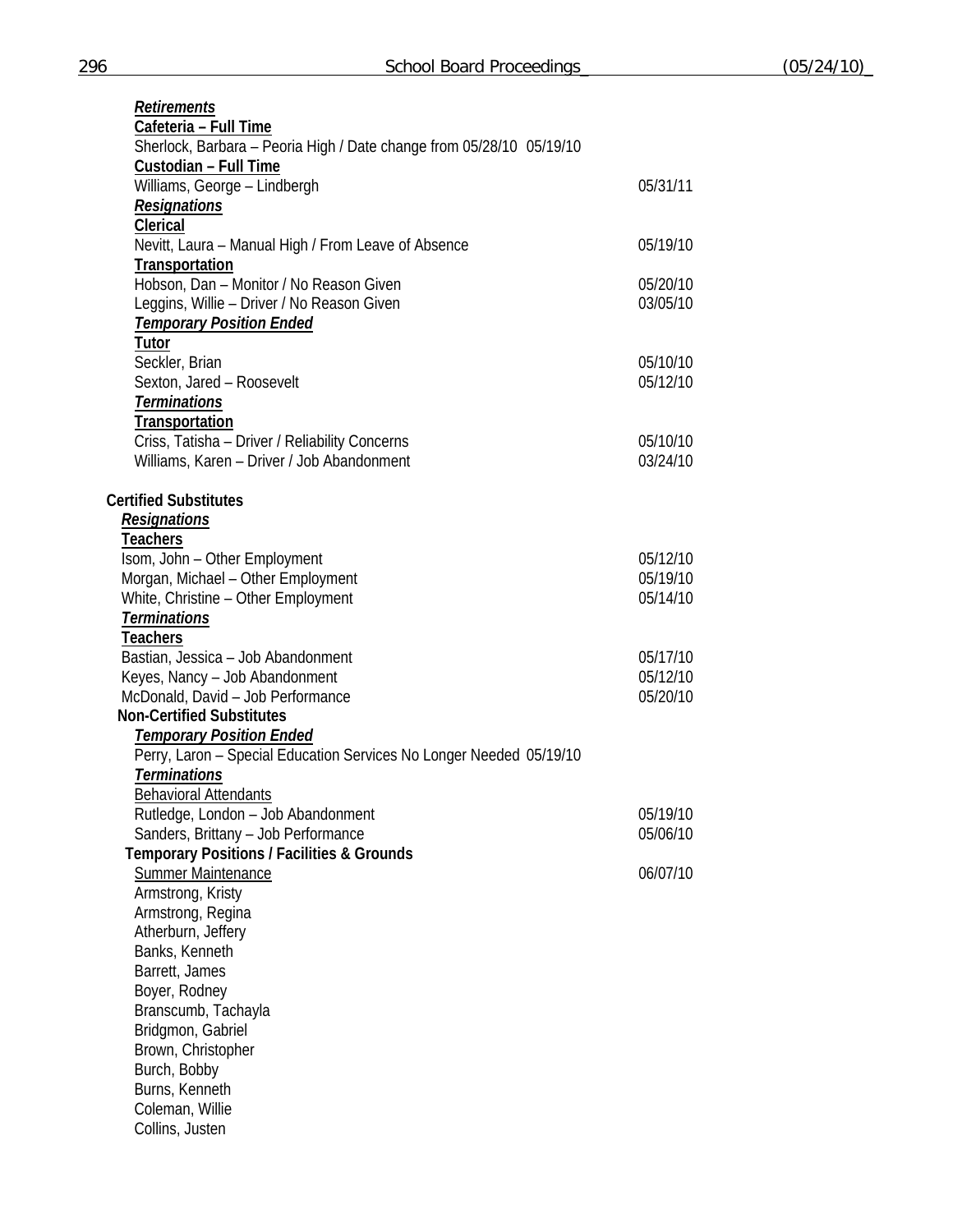Diaz, Maria Donald, James Dunn, Daniel Eccles, Amanda Escalante, Ladisiado Gilmore, Andrew Godhigh, Catherine Gould, Richard Gregory, Michael Grimm, Matthew Harper, Henry Hill, Steve Holland, Michael Hoyle, Dawn Jackson, Darrell Jackson, Joanna Jackson, Shantez Johnson, Lamont Kidd, Jimmy King, Rickiya Kirby, Shamika Kirby, Virgil Little, Alisha Lobdell, Loletha McAfee, Chris Meekins, James Moore, Jean Moore, Markarol Morrison, Ryan Moorman, Anthony Nichols, George O'Malley, Kevin Owens, Charles Parker, Joyce Parker, Willie Parkman, Phyllis Petty, Michael Rewarts, Brian Risby, Leroy Robinson, Juan Robinson, Keyana Ross, Darryl Ruffin, Dan Serrano, Frank Scott, Larry Smith, Eric Smith, Shyprice Spayer, Terry Terrell, Twila Thompson, Willie Tiff, Emily Turner, Steve Vallianatos, Angelo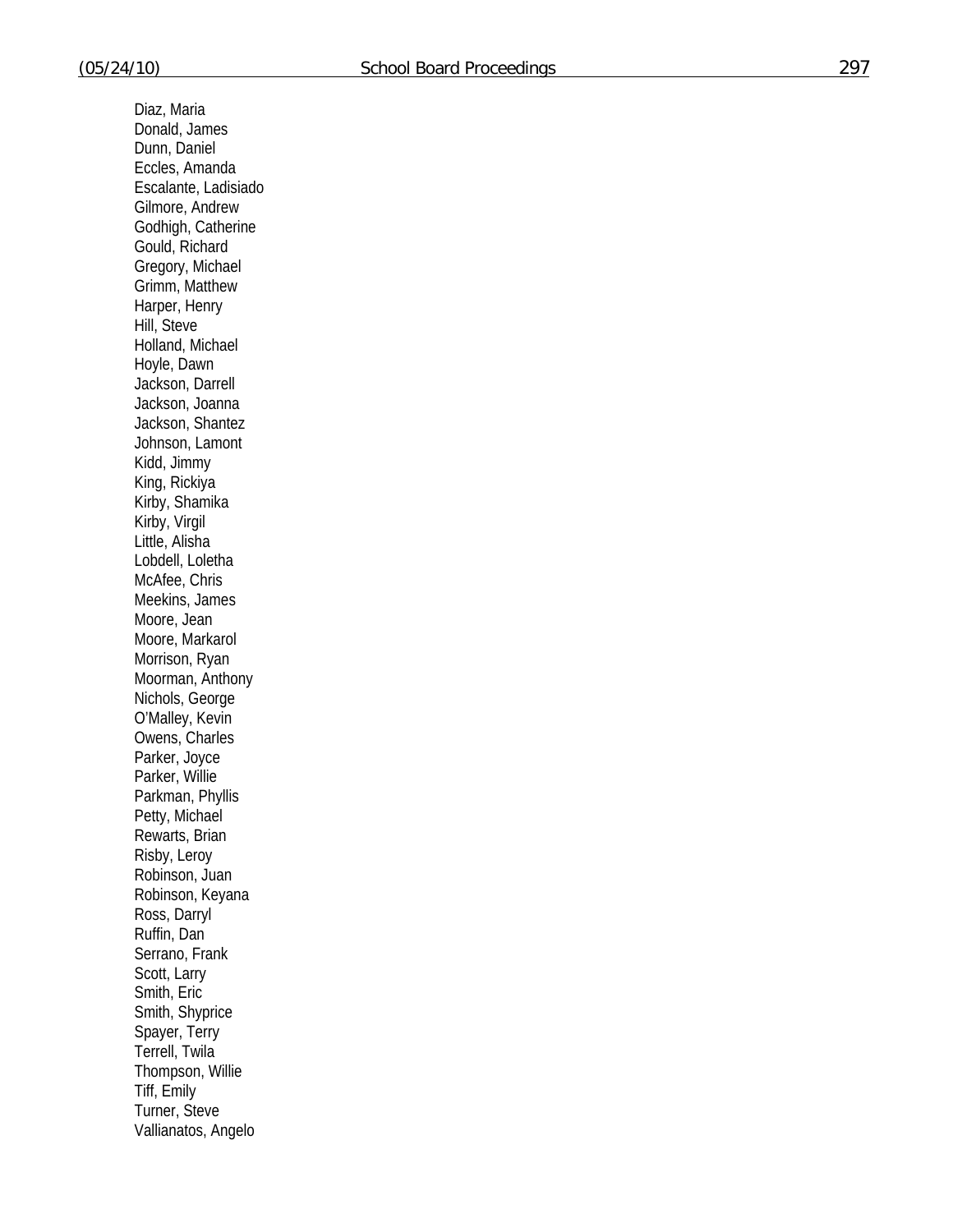Vogelsang, Smithea Walker, Athena Walschaert, Scott Walters, Latoya White, Woody Whittenburgh, Charlotte Wiley, Eugene Williams, Dante Woods, Tavaras Wright, Shawn

On roll call, 6 ayes. Motion carried.

TRAVEL REQUESTS - Moved by Butler, seconded by Petelle approval of the travel requests as presented by the administration. (Copy is on file in the board secretary's office.)

On roll call, 6 ayes. Motion carried.

FY – 2011 OSF TUTORING CONTRACT RENEWAL – Moved by Butler, seconded by Petelle that the administration be authorized to renew an agreement with OSF for the provision of hospital tutoring services during the 2010 – 2011 school year at a cost not to exceed \$43,340.12.

On roll call, 6 ayes. Motion carried.

FY – 2011 METHODIST MEDICAL CENTER TUTORING CONTRACT RENEWAL – Moved by Butler, seconded by Petelle that the administration be authorized to renew an agreement with Methodist Medical Center for the provision of hospital tutoring services during the 2010-2011 school year at a cost not to exceed \$73,077.95.

# On roll call, 6 ayes. Motion carried.

FY – 2011 PEORIA PUBLIC SCHOOLS DISTRICT 150 TAZEWELL-MASON COUNTIES SPECIAL EDUCATION ASSOCIATION AUDIOLOGY AGREEMENT – Moved by Butler, seconded by Petelle that the administration be authorized to enter into an Agreement with East Peoria Community High School District #309 on behalf of Tazewell-Mason Counties Special Education Association in order to contract one (1) day per week of the Peoria Public School, District #150 audiologist's time to provide diagnostic service from September 3, 2010 through May 27, 2011. For these services Peoria Public School District #150 will be reimbursed for actual salary, benefits and mileage costs.

On roll call, 6 ayes. Motion carried.

CHANGE TO BOARD POLICY 7:200 - Moved by Butler, seconded by Petelle that the first reading be waived and that this be the final reading of changes to Board Policy 7:200 Students – Suspension Procedures.

# **Policy 7:220 - Suspension Procedures**

The following are suspension procedures:

- 1. Before suspension, the student shall be provided a conference during which the charges will be explained and the student will be given an opportunity to respond to the charges.
- 2. A pre-suspension conference is not required and the student can be immediately suspended when the student's presence poses a continuing danger to persons or property or an ongoing threat of disruption to the educational process. In such cases, the notice and conference shall follow as soon as practicable.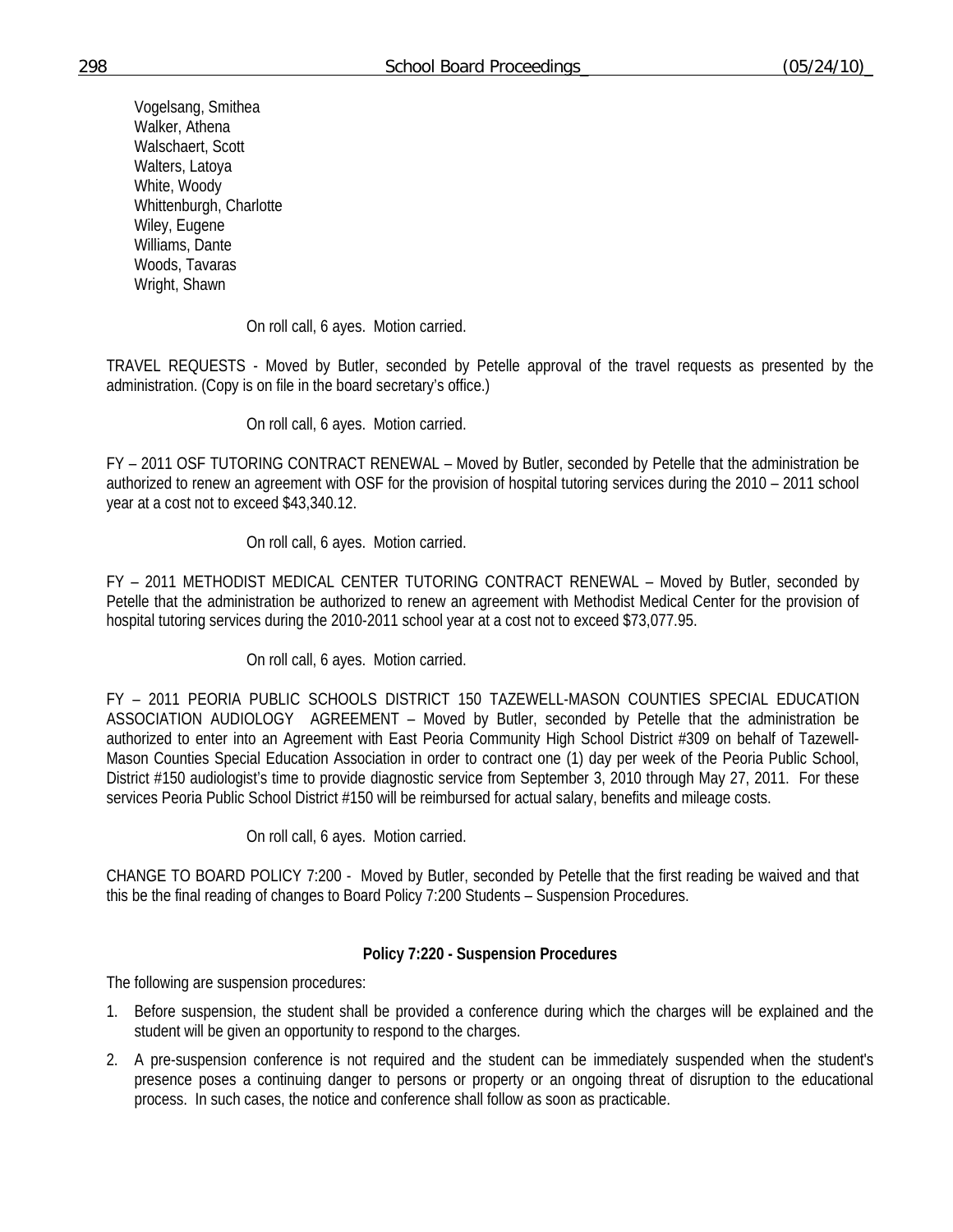- 3. Any suspension shall be reported immediately to the student's parent(s)/guardian(s). A written notice of the suspension shall state the reasons for the suspension, including any school rule which was violated, and a notice to the parent(s)/guardian(s) of their right to a review of the suspension. A copy of a notice shall be given to the Administration.
- 4. Upon request of the parent(s)/guardian(s), a review of the suspension shall be conducted. A review of suspension must proceed according to Administrative Procedures.

| LEGAL REF.: | 105 ILCS 5/10-22.6(b).                                                               |
|-------------|--------------------------------------------------------------------------------------|
|             | Goss v. Lopez, 95 S.Ct. 729 (1975).                                                  |
|             | Sieck v. Oak Park River-Forest High School, 807 F. Supp. 73 (N.D. III., E.D., 1992). |
| CROSS REF.: | 7:130 (Student Rights and Responsibilities), 7:190 (Student Discipline)              |
| ADOPTED:    | August 1, 2005                                                                       |
| revised:    | May 24, 2010                                                                         |
|             |                                                                                      |

On roll call, 6 ayes. Motion carried.

## **DELIBERATION AGENDA** - .

Review of Suspensions - Moved by Petelle seconded by Butler that the Review of Suspensions listed on the report dated May 24, 2010 be approved as amended.

> On roll call, 4 ayes. Butler, Gorenz, Petelle, Stowell, Wolfmeyer, 2 nays. Parker, Ross. Motion carried.

Expulsions – Moved by Petelle seconded by Butler that the Expulsions listed on the report dated May 24, 2010 be approved as amended.

> On roll call, 5 ayes. Butler, Gorenz Parker, Petelle, Stowell, Wolfmeyer, 1 nay. Ross. Motion carried.

PROPOSED AMENDED 2009-10 BUDGET – Moved by Parker, seconded by Petelle that the Board of Education amend the 2009-10 budget, as presented. Accordingly, the budget needs to be placed on display and a public hearing needs to be scheduled for June 29, 2010 at 6:30 p.m.

Ms. Schau reported that when the budget was adopted in September it was based on the prior year and had some flaws and now we have documented all needed changes. An amended budget has been prepared that shows our best estimate of how the district will end the year. Administration is recommending that the amended budget be put on display for 30 days and a hearing be held on June 29, 2010.

Mr. Stowell asked about the change in property taxes expected (\$-1.7 million). Ms. Schau noted that the EAV is flatter than we thought it would be and we are lowering the rate of increase. Mr. Stowell asked what the impact would be if there was a negative EAV. Ms. Schau stated that EAV is based on the prior year and the problem would be that in the future when there would be an increase it would be slow in applying to the District.

On roll call, 6 ayes. Motion carried.

APPROVAL OF HIGH SCHOOL SUMMER SCHOOL – Moved by Butler, seconded by Ross that the Board of Education approve holding high school Summer School 2010 at Manual High School for high school Title 1 students from Manual, Peoria and Woodruff High School.